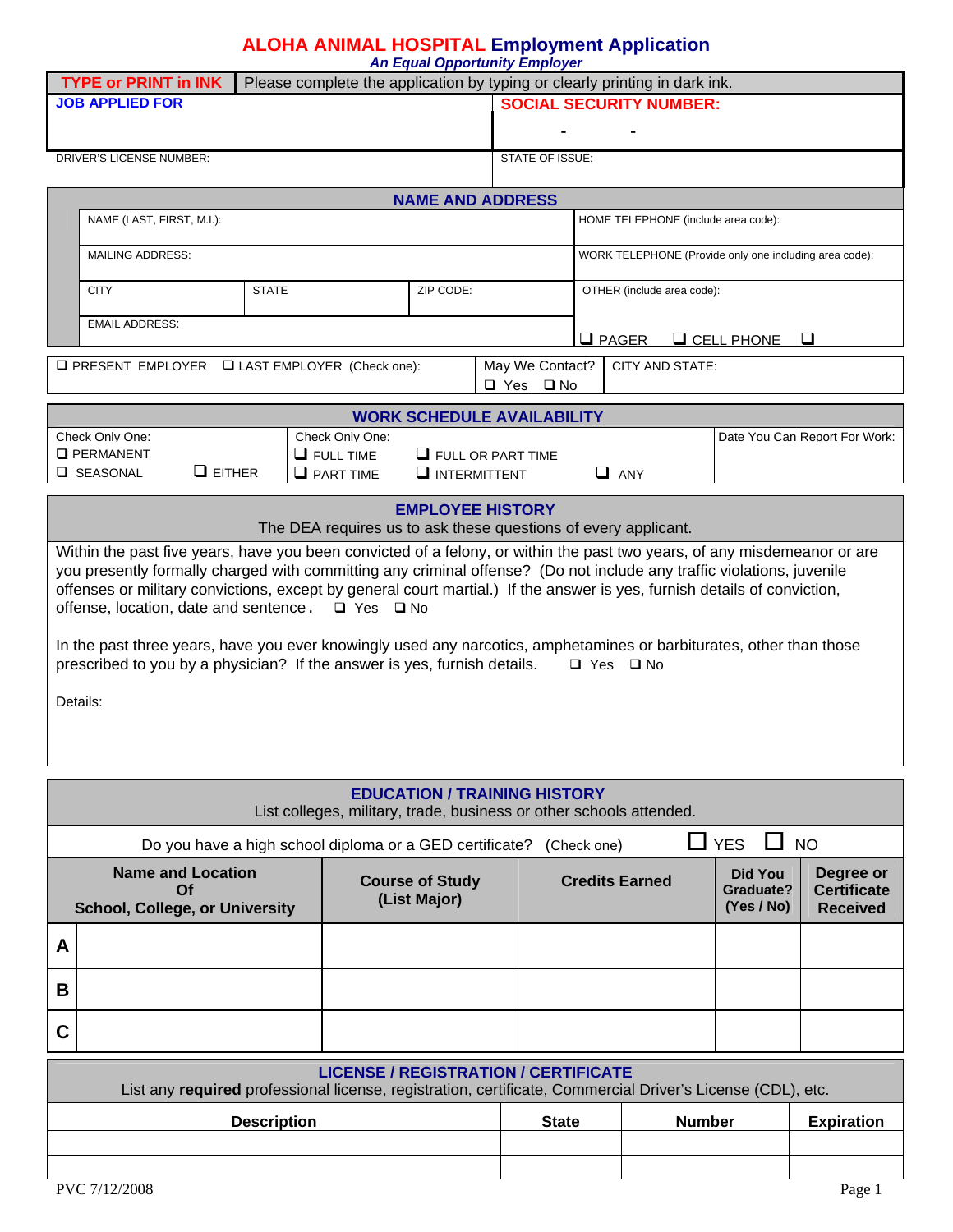## **SPECIALIZED SKILLS AND KNOWLEDGE**

List skills or knowledge that show your ability to perform the job for which you are applying (such as typing speed, computer languages or software programs, foreign languages, etc.). Attach additional pages as needed.

## WORK HISTORY

| JOB NUMBER 1 (current or most recent position) |                         |                                                                                                    |  |  |  |
|------------------------------------------------|-------------------------|----------------------------------------------------------------------------------------------------|--|--|--|
| NAME OF EMPLOYER                               |                         | EMPLOYER'S ADDRESS and PHONE NUMBER                                                                |  |  |  |
|                                                |                         |                                                                                                    |  |  |  |
| <b>KIND OF BUSINESS</b>                        |                         | SUPERVISOR'S NAME and PHONE NUMBER                                                                 |  |  |  |
|                                                |                         |                                                                                                    |  |  |  |
| YOUR JOB TITLE                                 |                         | SUPERVISION / LEADWORK CHECK AREAS YOU WERE RESPONSIBLE FOR:                                       |  |  |  |
| TO (MONTH - YEAR)<br>FROM (MONTH - YEAR)       |                         | ⊔<br>Assigning and Reviewing work<br>⊔<br>Handling Disciplinary problems                           |  |  |  |
|                                                |                         | ❏<br>Rating Work Performance<br><b>Responding to Grievances</b><br>⊔                               |  |  |  |
| TOTAL TIME IN CURRENT                          | <b>HOURS WORKED PER</b> | $\Box$<br>Hiring or Recommending Hiring<br>$\Box$ Not Responsible for Any of Above                 |  |  |  |
| OR LAST POSITION:                              | WEEK (Average)          | If you checked any of these boxes, list the number of employees and their job titles:              |  |  |  |
|                                                |                         |                                                                                                    |  |  |  |
|                                                |                         | DUTIES (List all duties you performed. No credit will be given if this section is not completed.): |  |  |  |
|                                                |                         |                                                                                                    |  |  |  |
|                                                |                         |                                                                                                    |  |  |  |
|                                                |                         |                                                                                                    |  |  |  |
|                                                |                         |                                                                                                    |  |  |  |
|                                                |                         |                                                                                                    |  |  |  |
|                                                |                         |                                                                                                    |  |  |  |
|                                                |                         |                                                                                                    |  |  |  |
|                                                |                         |                                                                                                    |  |  |  |
|                                                |                         |                                                                                                    |  |  |  |
| Reason for leaving this position:              |                         |                                                                                                    |  |  |  |
|                                                |                         |                                                                                                    |  |  |  |
|                                                |                         |                                                                                                    |  |  |  |
| <b>JOB NUMBER 2</b><br>NAME OF EMPLOYER        |                         | EMPLOYER'S ADDRESS and PHONE NUMBER                                                                |  |  |  |
|                                                |                         |                                                                                                    |  |  |  |
| <b>KIND OF BUSINESS</b>                        |                         | SUPERVISOR'S NAME and PHONE NUMBER                                                                 |  |  |  |
|                                                |                         |                                                                                                    |  |  |  |
| YOUR JOB TITLE                                 |                         | SUPERVISION / LEADWORK CHECK AREAS YOU WERE RESPONSIBLE FOR:                                       |  |  |  |
|                                                |                         | ⊔<br>Assigning and Reviewing work<br>Handling Disciplinary problems                                |  |  |  |
| FROM (MONTH - YEAR)                            | TO (MONTH - YEAR)       | ❏<br>Rating Work Performance<br>⊔<br><b>Responding to Grievances</b>                               |  |  |  |
|                                                |                         | $\Box$ Hiring or Recommending Hiring<br>$\Box$ Not Responsible for Any of Above                    |  |  |  |
| <b>TOTAL TIME IN POSITION:</b>                 | <b>HOURS WORKED PER</b> | If you aboaled any of these boyes, liet the number of employees and their ish titles:              |  |  |  |

If you checked any of these boxes, list the number of employees and their job titles:

| DUTIES (List all duties you performed. No credit will be given if this section is not completed.): |
|----------------------------------------------------------------------------------------------------|
|----------------------------------------------------------------------------------------------------|

WEEK (Average)

Reason for leaving this position: